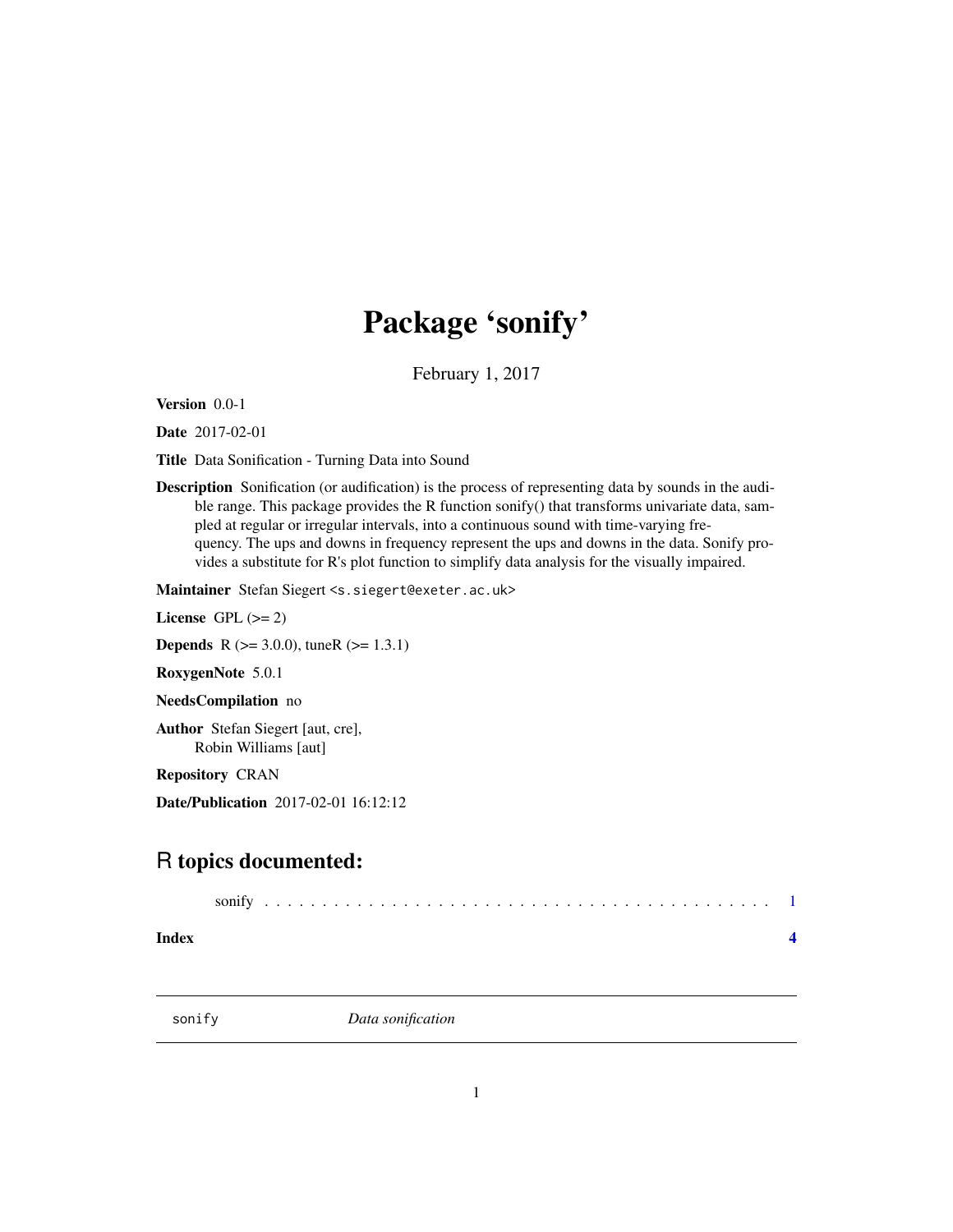#### Description

Sonification (or audification) is the process of representing data by sounds in the audible range. This package provides the R function 'sonify' that transforms univariate data, sampled at regular or irregular intervals, into a continuous sound with time-varying frequency. The ups and downs in frequency represent the ups and downs in the data. Sonify provides a substitute for R's plot function to simplify data analysis for the visually impaired.

#### Usage

```
sonify(x = NULL, y = NULL, waveform = c("sine", "square", "triangle",
  "sawtooth"), interpolation = c("spline", "linear", "constant"),
 duration = 5, flim = c(440, 880), ticks = NULL, tick_len = 0.05,
 pulse_len = 0, pulse_amp = 0.2, noise_interval = c(0, 0),
 noise\_amp = 0.5, amp\_level = 1, na\_freq = 300, stereo = TRUE,
  smp_rate = 44100, play = TRUE, player = NULL, player_args = NULL)
```
#### Arguments

| X              | The x values. Can be used when y values are unevenly spaced. Default is -<br>length(y)/2:length(y)/2                                                                                                                                                                                                                                                                                                                                                                           |
|----------------|--------------------------------------------------------------------------------------------------------------------------------------------------------------------------------------------------------------------------------------------------------------------------------------------------------------------------------------------------------------------------------------------------------------------------------------------------------------------------------|
| У              | The data values used to modulate the frequency.                                                                                                                                                                                                                                                                                                                                                                                                                                |
| waveform       | The waveform used for the sound. One of 'sine', 'square', 'triangle', 'sawtooth'.<br>Default is 'sine'.                                                                                                                                                                                                                                                                                                                                                                        |
| interpolation  | The interpolation method to connect the y-values before generating the sound.<br>One of 'spline', 'linear', 'constant'. 'spline' and 'linear' generate continous<br>transitions between frequencies, 'constant' changes frequencies abruptly. Note:<br>If 'interpolation=constant', $y[1]$ is played from $x[1]$ to $x[2]$ , $y[2]$ is played from<br>$x[2]$ to $x[3]$ , etc, and the last y-value y[n] is played for the duration $x[n]$ - $x[n-1]$ .<br>Default is 'spline'. |
| duration       | Total duration of the generated sound in seconds. Default is 5.                                                                                                                                                                                                                                                                                                                                                                                                                |
| flim           | The frequency range in Hz to which the data is mapped. The frequency mapping<br>is linear. Default is $c(440, 880)$ .                                                                                                                                                                                                                                                                                                                                                          |
| ticks          | The location of x-axis ticks. The ticks are indicated by short bursts of a sawtooth<br>wave (duration set by 'tick_len'). The default is NULL (no ticks).                                                                                                                                                                                                                                                                                                                      |
| tick_len       | The duration of each tick sound.                                                                                                                                                                                                                                                                                                                                                                                                                                               |
| pulse_len      | Length of white-noise pulses (in seconds) to mark the individual x-values. De-<br>fault is 0.                                                                                                                                                                                                                                                                                                                                                                                  |
| pulse_amp      | Amplitude of pulses between 0 and 1. Default is 0.2.                                                                                                                                                                                                                                                                                                                                                                                                                           |
| noise_interval | White noise is overlayed whenever y is inside this interval (if noise_amp $> 0$ ) or<br>outside this interval (if noise_amp < 0). For example, set to $c(-Inf, 0)$ to indicate<br>data in the negative range. Default is $c(0,0)$ (no noise).                                                                                                                                                                                                                                  |
| noise_amp      | Amplitude (between 0 and 1) of the noise used for noise_interval. Negative<br>values (between 0 and -1) invert noise_interval, i.e. noise is overlaid whenever<br>y falls outside 'noise_interval'. Default is 0.5.                                                                                                                                                                                                                                                            |
| amp_level      | Amplitude level between 0 and 1 to adjust the volume. Default is 1.                                                                                                                                                                                                                                                                                                                                                                                                            |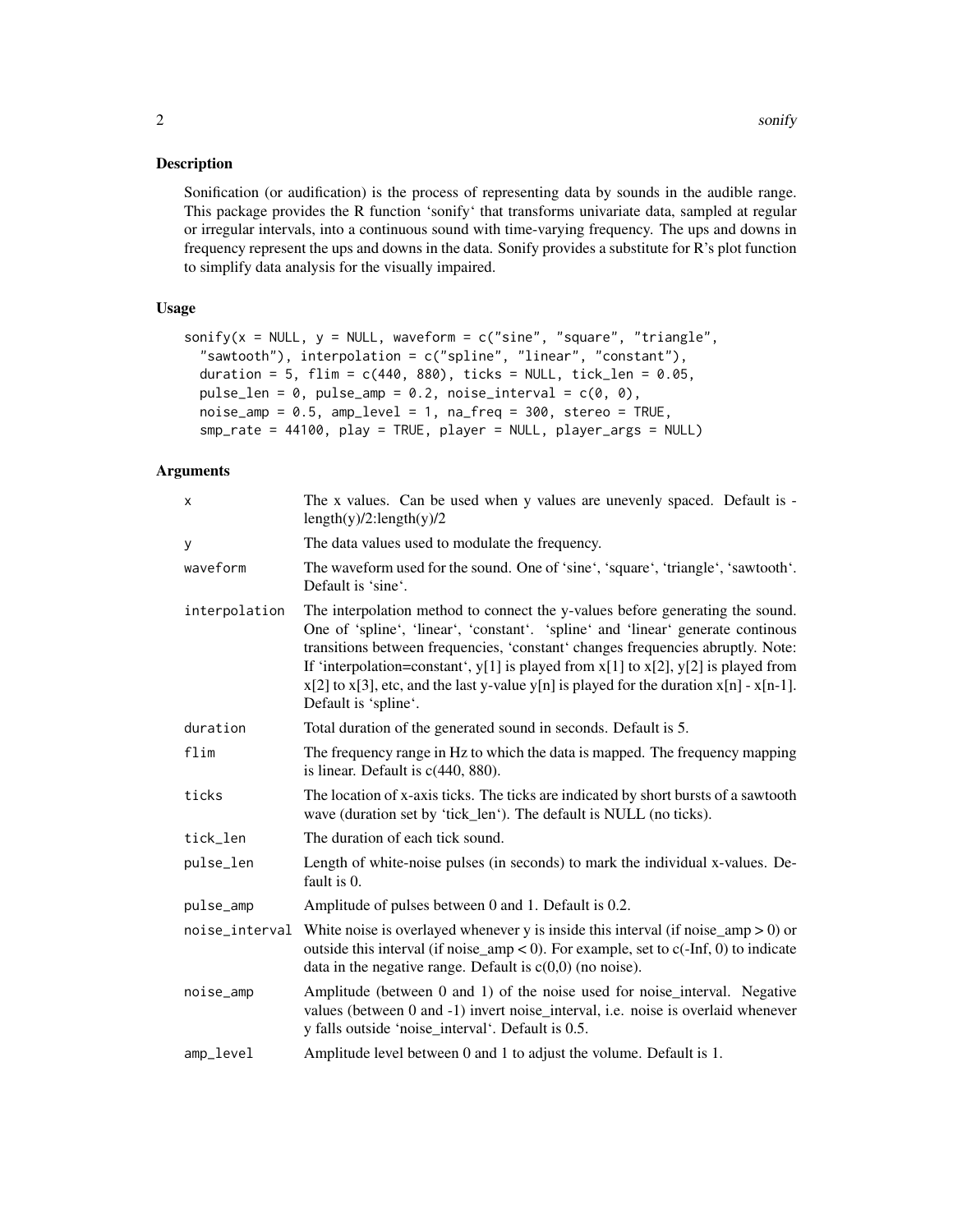#### sonify 3

| na_freq     | Frequency in Hz that is used for NA data. Default is 300.                                                                                                                                                                                                                                          |
|-------------|----------------------------------------------------------------------------------------------------------------------------------------------------------------------------------------------------------------------------------------------------------------------------------------------------|
| stereo      | If TRUE a left-to-right transition is simulated. Default is TRUE.                                                                                                                                                                                                                                  |
| smp_rate    | The sampling rate of the wav file. Default is 44100 (CD quality)                                                                                                                                                                                                                                   |
| play        | If TRUE, the sound is played. Default is TRUE.                                                                                                                                                                                                                                                     |
| player      | (Path to) a program capable of playing a wave file from the command line. Un-<br>der windows, the default is "mplay32.exe" or "wmplayer.exe" (as specified in<br>"?tuneR::play"). Under Linux, the default is "mplayer". Under OS X, the de-<br>fault is "afplay". See '?tuneR::play' for details. |
| player_args | Further arguments passed to the wav player. Ignored when 'player' is unspeci-<br>fied. Under Windows the default is "/play /close". Under Linux the default is<br>$\&$ >/dev/null $\&$ . Under OS X the default is "". See $\&$ ?tuneR::play for details.                                          |

# Value

The synthesized sound saved as a 'tuneR::WaveMC' object.

#### Licence

 $GPL$  ( $>=2$ )

## Author(s)

Stefan Siegert <s.siegert@exeter.ac.uk> (please report bugs!)

#### See Also

tuneR::play, tuneR::WaveMC

## Examples

```
obj = sonify(dnorm(seq(-3,3,.1)), duration=1, play=FALSE)
## Not run: sonify(dnorm(seq(-3,3,.1)), duration=1)
```